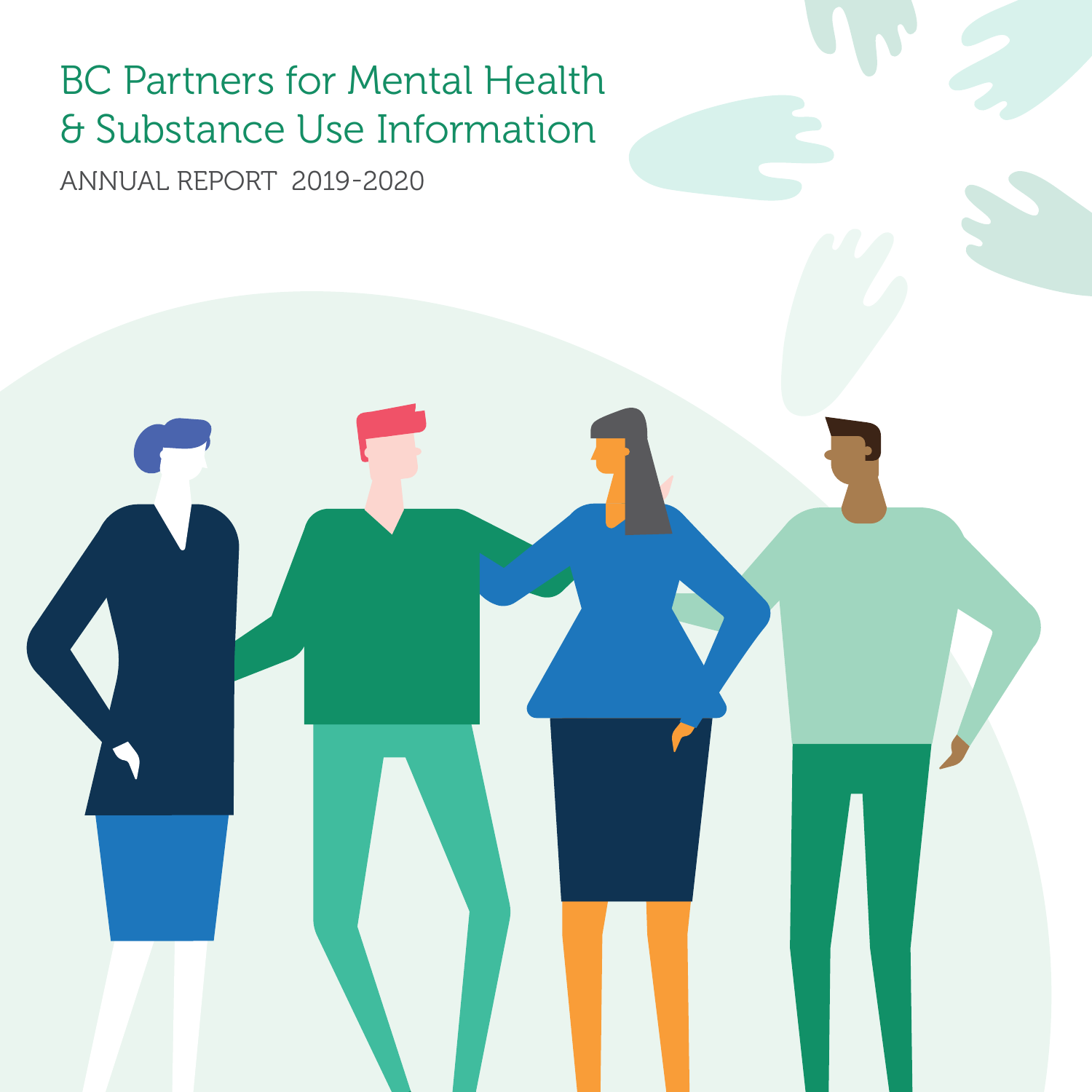Sponsored by the Provincial Health Services Authority, the BC Partners include:

Anxiety Canada

BC Schizophrenia Society

Canadian Mental Health Association's BC Division

Canadian Institute for Substance Use Research

FamilySmart

Jessie's Legacy

Mood Disorders Association of BC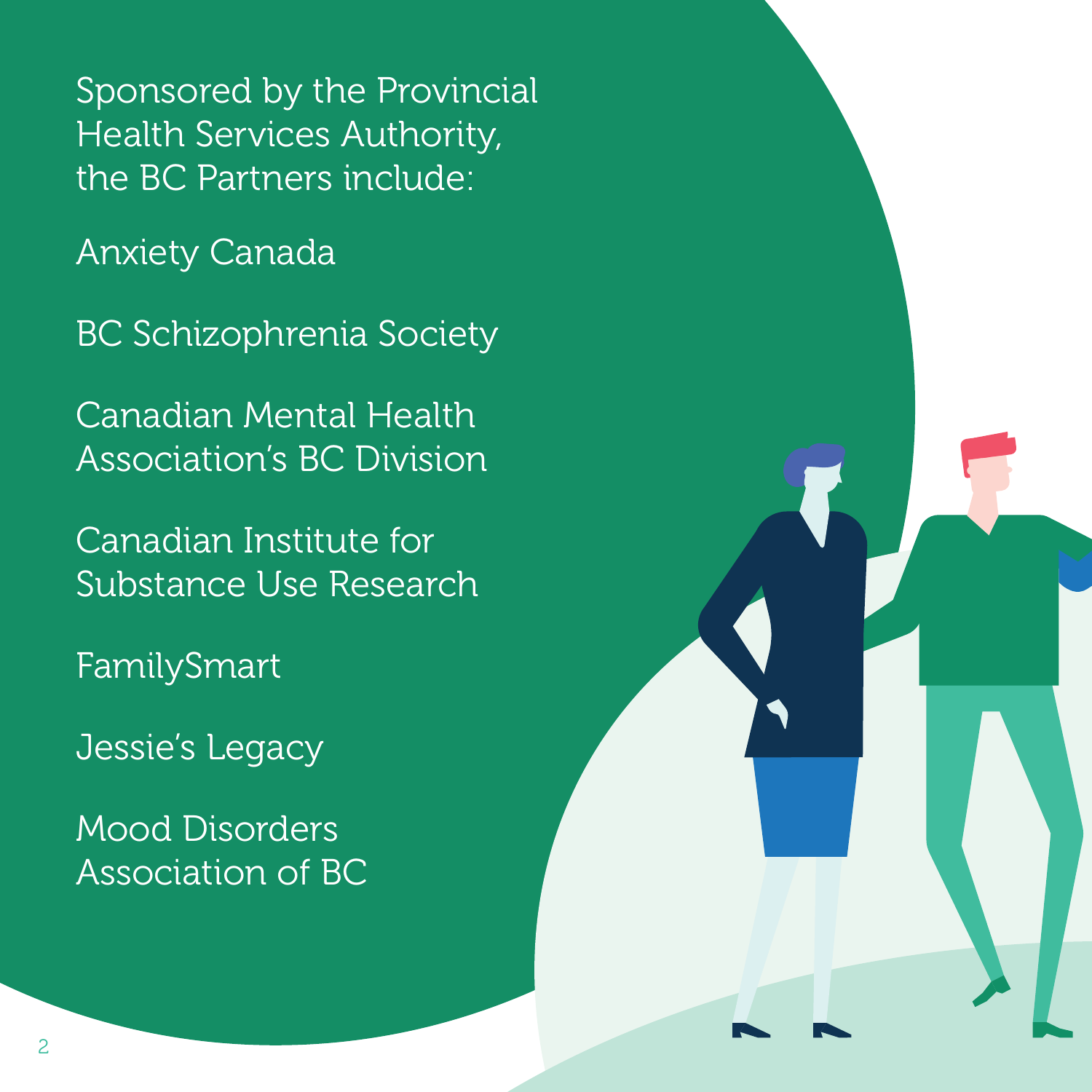### Who we are

Established in 2003, the BC Partners for Mental Health and Substance Use Information work together to activate knowledge for healthier individuals, families, and communities across British Columbia. Funding comes from the Ministry of Health and is stewarded by BC Mental Health and Substance Use Services (BCMHSUS), a program of Provincial Health Services Authority. Our aim is to improve health literacy, ensuring that high quality, evidence-based information is accessible to those who need it, when they need it, and in ways that work for them. We strive to ensure that:

- British Columbians
	- have the information they need to make decisions about their mental health and substance use
	- have increased capacity to navigate the mental health and substance use system
	- with mental health and substance use challenges are better able to take control of their lives
	- are better able to support each other through the mental health and substance use journey
- BC systems and agencies (including BC Partner agencies)
	- are more capable and effective in promoting mental health and substance use literacy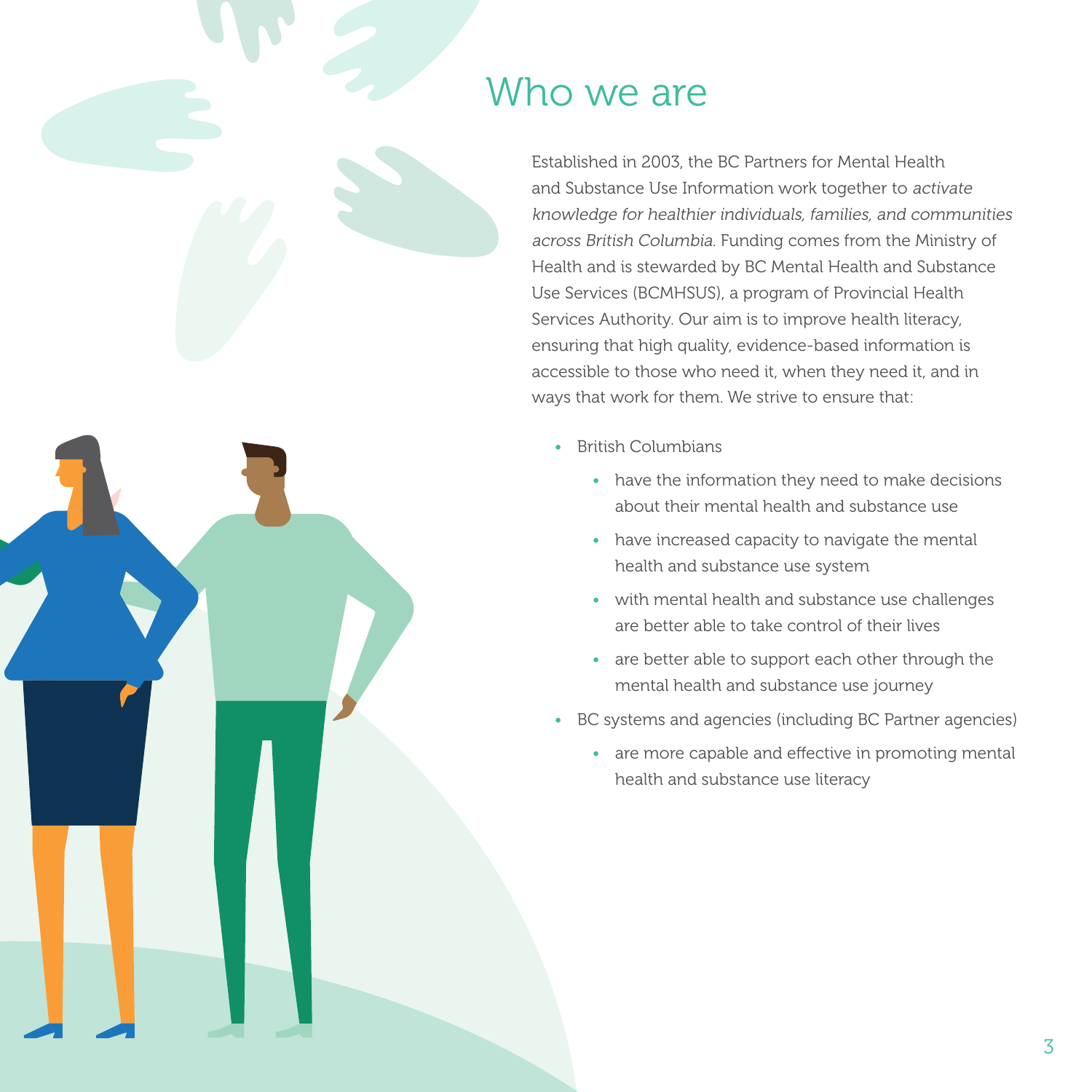## Our impact

HeretoHelp is a friendly and accessible online repository of health literacy resources for B.C. residents, a gateway to trusted mental health and substance use information developed by the BC Partners.

In 2019/2020, HeretoHelp launched a mobile site, and experienced substantial growth:

> Nearly four million (3,905,994) visits to the website, a 21% increase from last year

Over seven million (7,422,482) page views, a 27% increase from last year

108,352 resource downloads, a 9% increase from last year

1,965 requests for help, support or publications, a 57% increase from last year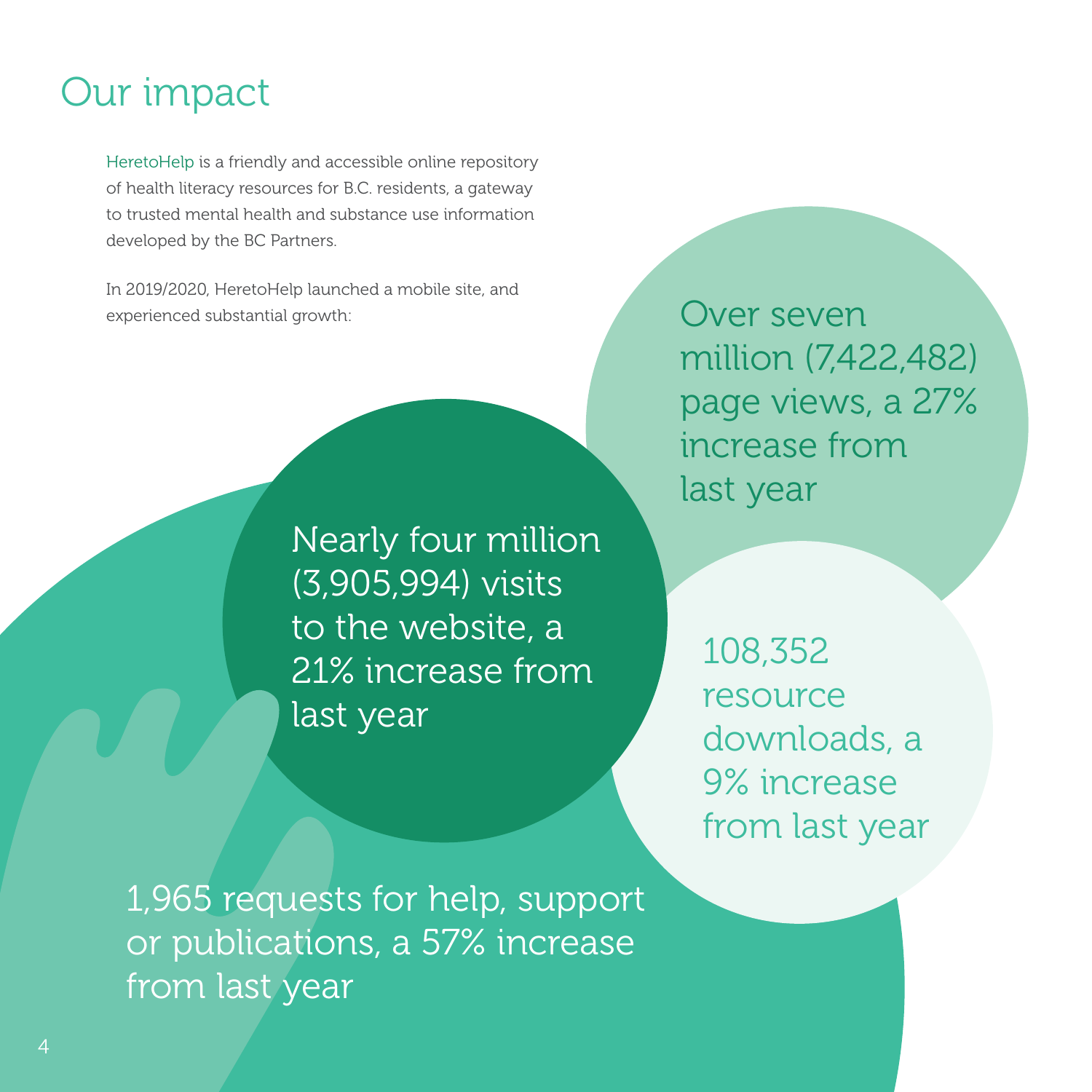Visions Journal is a quarterly magazine that promotes dialogue on mental health and substance use in B.C. It explores trending issues as well as seven recurring themes: wellness, housing, families, recovery, young people, workplace and culture. Our previous four issues covered these topics:

- Supporting adult children
- Blips and dips in the recovery journey
- Young people facing health inequities
- Workplace bullying and harassment

Other highlights include the following:

- More than 24,000 print readers
- 4,213 subscribers to the Visions Journal (print)
- 1,929 subscribers to eVisions (online)
- ProQuest, a data firm that provides publication access to libraries, recently added Visions to its current offerings and archives

**II** Thank you ...the stories shared really help people to understand each other better. Also really nice to see such open minded, progressive, outside the box, inclusive thinking. It makes me hopeful.

– Visions reader

Beyond the Blues Education and Screening days is BC Partners' annual mental health and substance use awareness campaign that helps people across B.C. explore mental well-being, including how to recognize signs of depression, anxiety and problematic substance use.

- $II<sub>I</sub>$  love this event for the way it lowers the stigma around mental illnesses and asking for help, by using helpful info cards, interactive games/ activities and encouraging debriefings.
	- Beyond the Blues participant

This year, there were 60 event hosts from diverse community agencies who ran 94 Beyond the Blues education events. This is the second highest number of supported events in the history of Beyond the Blues.

- 74,861 materials were distributed in total
- BC Partners collaborated to develop anxiety and cannabis screeners
- An innovative game was designed to educate players about common thinking traps
- 95% of participants said they would definitely recommend Beyond the Blues to a colleague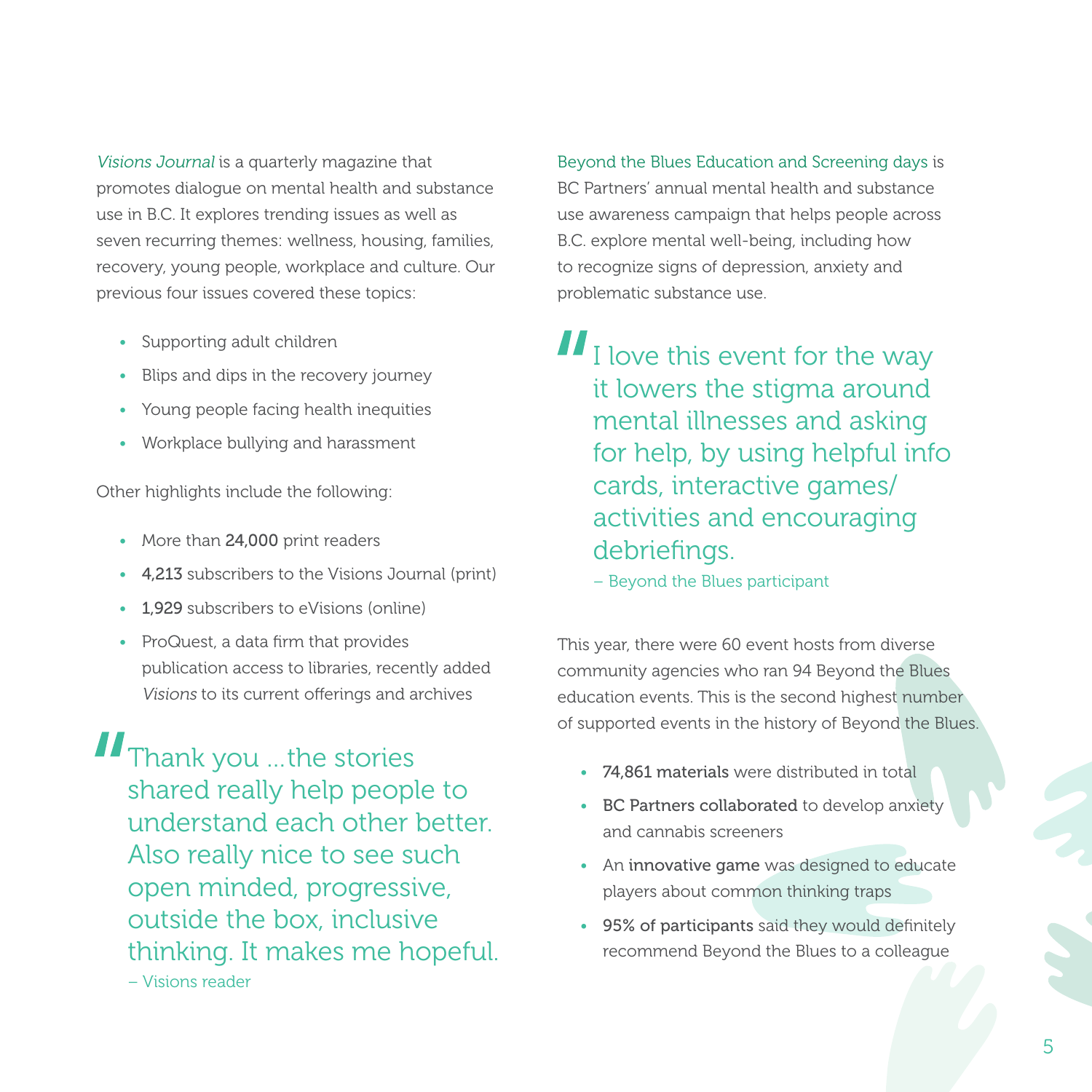In the Know is FamilySmart's mental health literacy resource offered as a monthly networking and information sharing session on what parents, caregivers, young people, and/or service providers want to know. Information is provided through speakers, topic discussions, and videos that are shown at group sessions and available online. These monthly sessions also offer an opportunity for families to have a hosted conversation.

- 127 community events with 1,403 attendees and two new resource tools for three In the Knows
- This year, the first In the Know Podcast and video was released. The topic was self-harm, featuring a health care professional and youth with lived experience
- Two new videos on the topics of judging ourselves, judging others and self-harm, received 4,225 views

Eating Disorders Awareness Week Campaign (PEDAW), led by Jessie's Legacy, provides eating disorders prevention, education, and awareness initiatives. This year, the campaign featured the following:

Love Our Bodies Love Ourselves and the Provincial

- 42 communities across BC received eating disorder prevention resources, materials and support to host local eating disorder education and awareness events
- A social media toolkit with key messages on raising kids with a healthy body image
- Two Global News stories focused on eating disorder awareness. Interviews featured Jessie's parents and the Provincial Eating Disorders Awareness campaign
	- 34 landmarks and venues across B.C. lit up purple on February 1 to raise awareness and mark the start of Eating Disorders Awareness week

II I found everything useful because my daughter just told us she self-harms, we now have lots of leads to follow.

– In the Know participant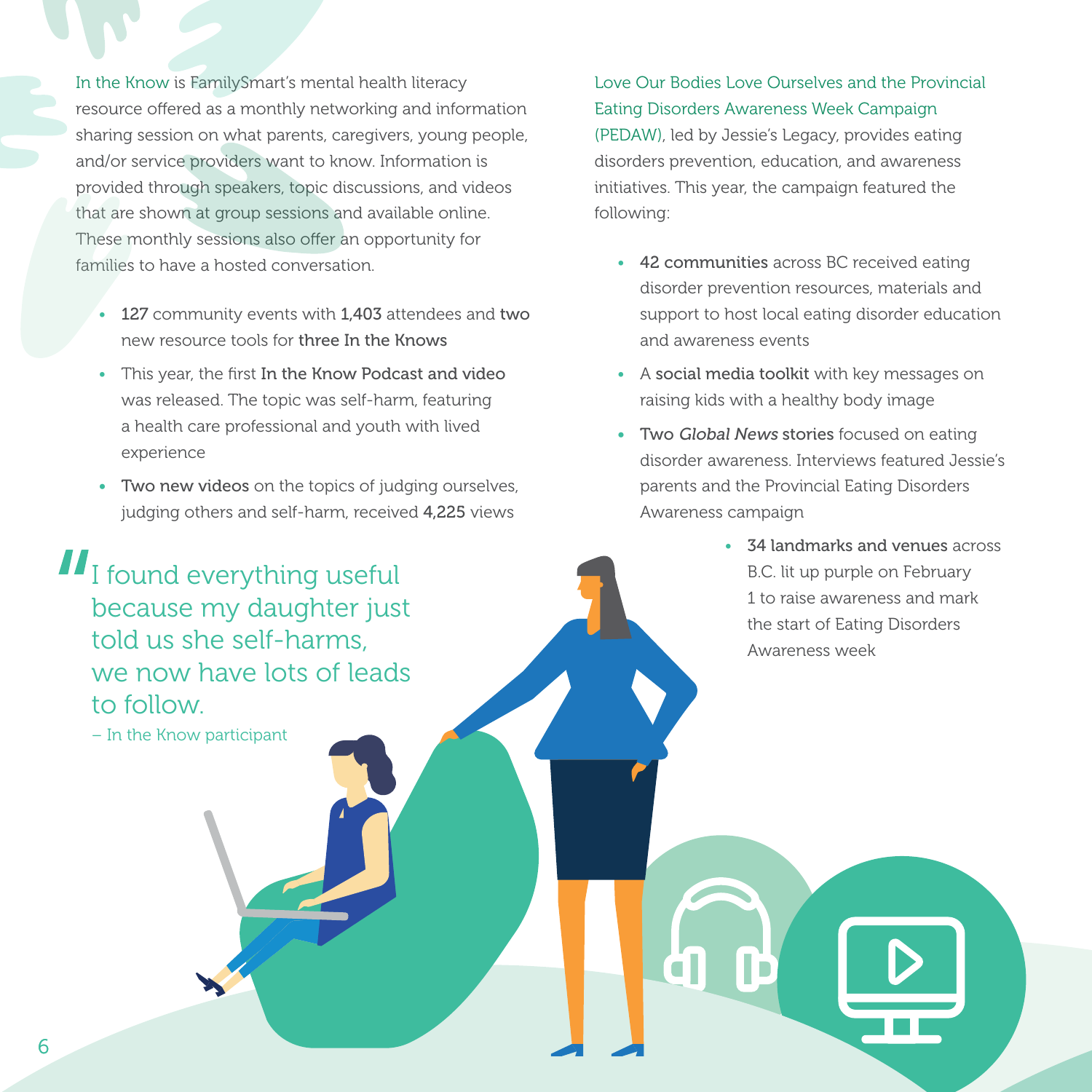#### Reducing Stigma in Vulnerable Population Campaign,

led by the Mood Disorders Association of BC, empowers diverse populations with skills, knowledge, understanding and confidence to access, understand, evaluate, use and navigate health and social care information and services.

• Developed two videos that featured the lived experiences of youth, adults, and LGBTQ2S+ individuals, with 484 views and shares

FamilySmart Practice enhances collaborative practice between service providers, families and young people facing mental health and/or substance use challenges that helps improve services, systems and outcomes for children, youth and young adults in British Columbia.

In 2019/20, a systems improvement practice webpage for intake and waitlists was developed for the Child and Youth Mental Health office in White Rock/South Surrey to help prepare and inform youth and families about the services and options for while they are waiting for services.

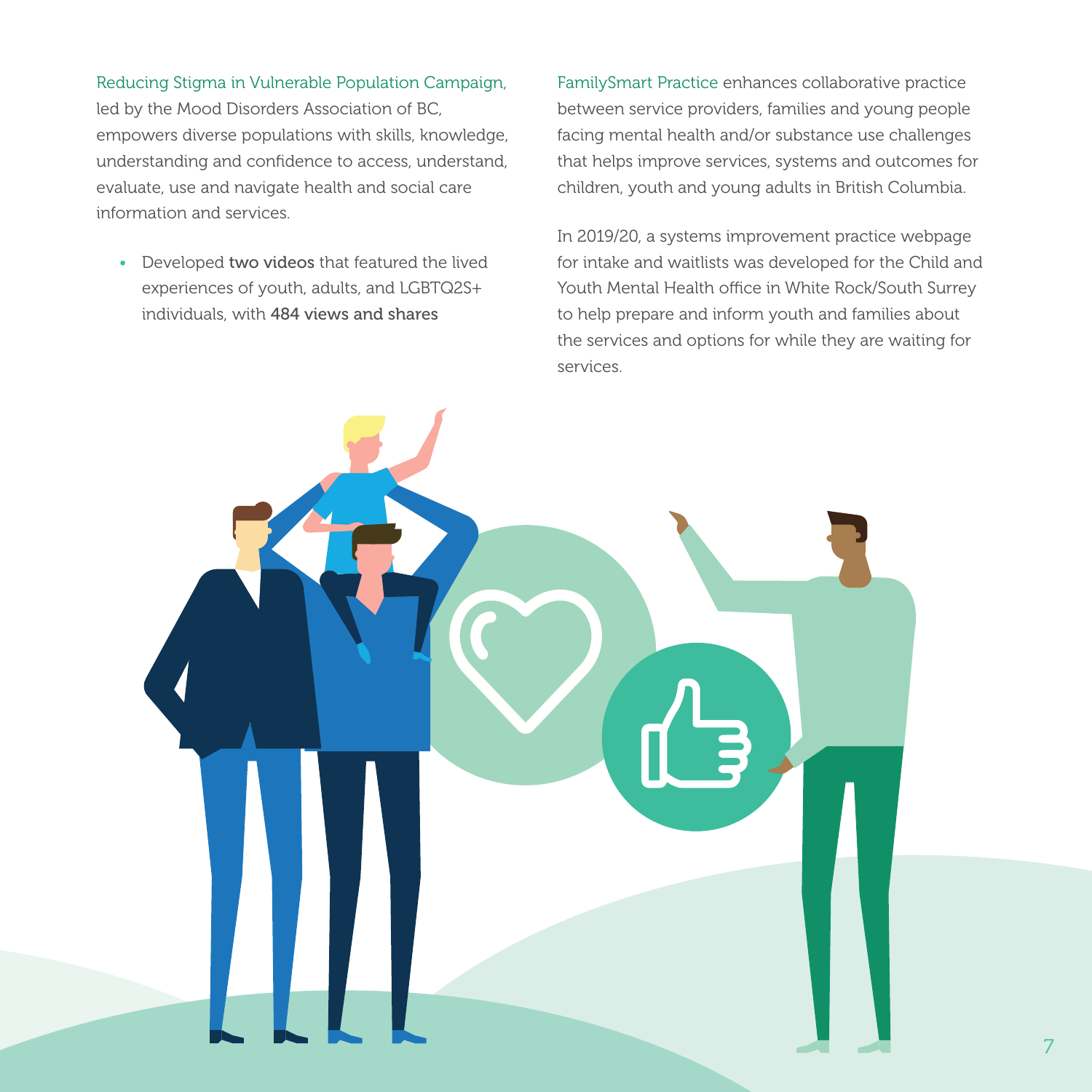The Reachout Psychosis Tour, headed by BC Schizophrenia Society, is a musical performance and interactive show that educates secondary school students, staff, and administrators about psychosis and early psychosis interventions. At each show there is a resource table with information of local resources to help staff and students navigate the mental health system. This fiscal year the team performed 57 shows, with a total of 16,928 event participants.

Facilitator training for the Teens in Control Workshops was

BC Schizophrenia Society's 2019/20 next step for Teens in Control to become a province-wide program. Facilitators were trained on creating a safe space for youth where they talk about mental health and share their experiences. Three facilitator training sessions took place throughout B.C. The three sessions trained 23 facilitators across the province. From that group of new facilitators, one Teens In Control workshop was held with 15 participants.

> 23 new Teens in Control facilitators were trained

 $II$ <sub>It is one of the most useful and</sub> realistic lesson plans…There is so little out there for students at this level and this is such a fundamentally important aspect to consider.

– LINC instructor

LINC Lessons for Newcomers is a free language training program by the BC division of the Canadian Mental Health Association (CMHA BC) and the Canadian Institute for Substance Use Research. It is designed for adult learners who want to build skills to approach realworld situations and conversations involving mental health and substance use. Lessons support individuals, settlement workers and others who work directly with immigrants and refugees to teach English an Additional Language. New resources include the following:

- A multi-part lesson plan around supporting an anxious child that better meets the needs of LINC instructors around Portfolio-Based Language Instruction
- Three new lessons, on commonly used drugs, drugs and youth, and gambling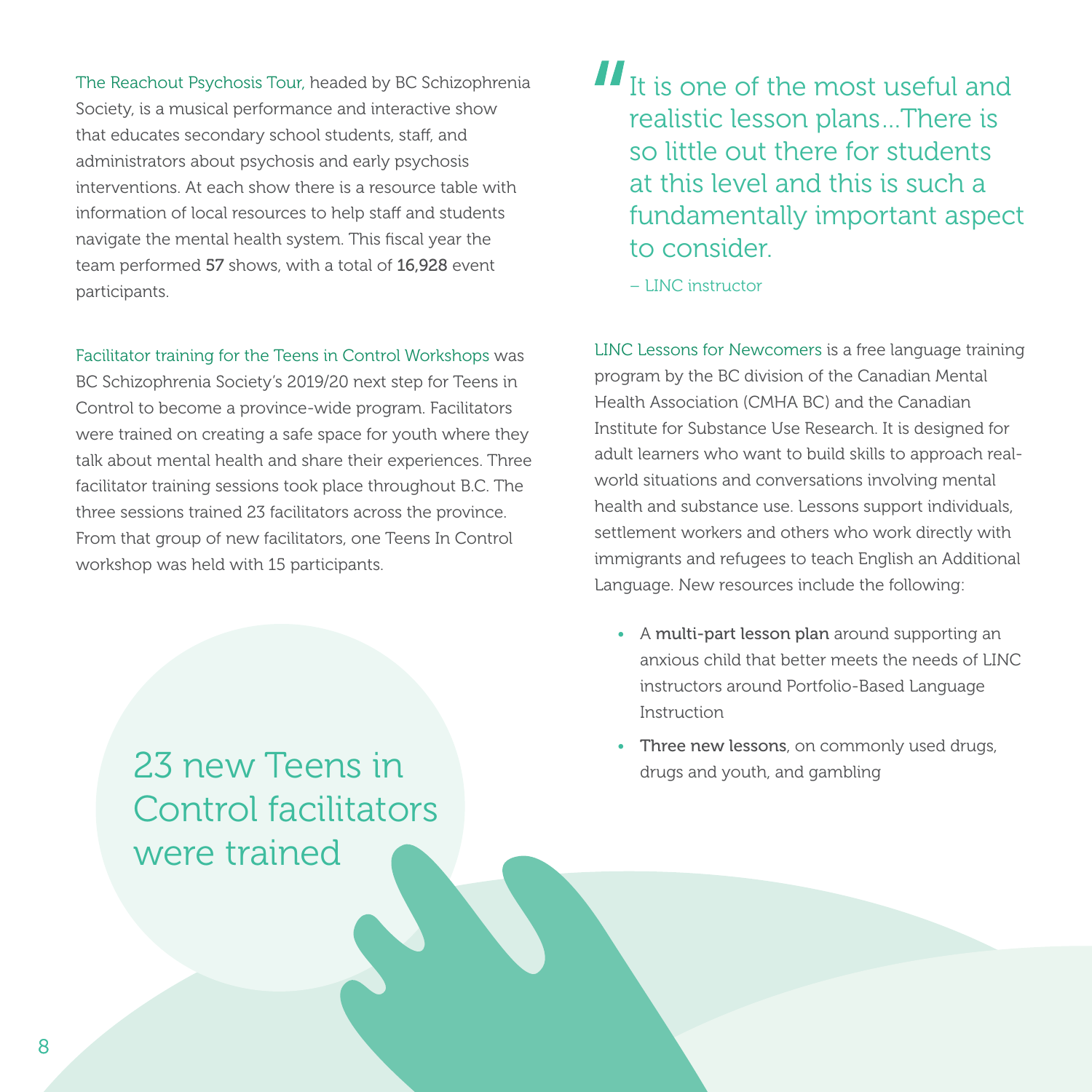Community Engagement Initiatives by the Lookout, part of the Mood Disorders Association of BC, this year included recruiting speakers with lived experience of mental health issues for their community engagement presentations to talk about their lives, recovery, and coping strategies.

- Most applications were from secondary schools and companies that provide mental health awareness for students and employees
- The association's Speaker's Bureau experienced increased demand, completing 23 requests this year

#### Facilitator Training for Support Groups is the

association's training for "lived experience" volunteers to lead peer support groups and learn about capacity building and engagement. This year, they trained 19 facilitators who provided co-facilitation of developed new support groups.

> 92% of session attendees would recommend it to a colleague

Healthy Minds | Healthy Campuses is a BC Partners' community of practice that uses a broad health promotion perspective to stimulate thinking and action to address mental health and substance use in campus communities.

Highlights include the following:

- Over 26,000 website views
- Hosted four talks with over 140 participants
- 92% of attendees would recommend it to a colleague
- Topics covered loneliness, vaping, peer support, and COVID-19 on campus
- Hosted the first regional forum, which convened 35 stakeholders from Vancouver Island. It was called Towards a More Inclusive Campus Community Culture on Mental Health
- Formalized a new Healthy Minds | Healthy Campuses leadership committee of campus stakeholders who co-created and ratified a new strategic plan and terms of reference for the community of practice
- II [HM|HC Talks] It was very informative. A way to connect with others at other institutions.
	- Healthy Minds | Healthy Campuses talks participant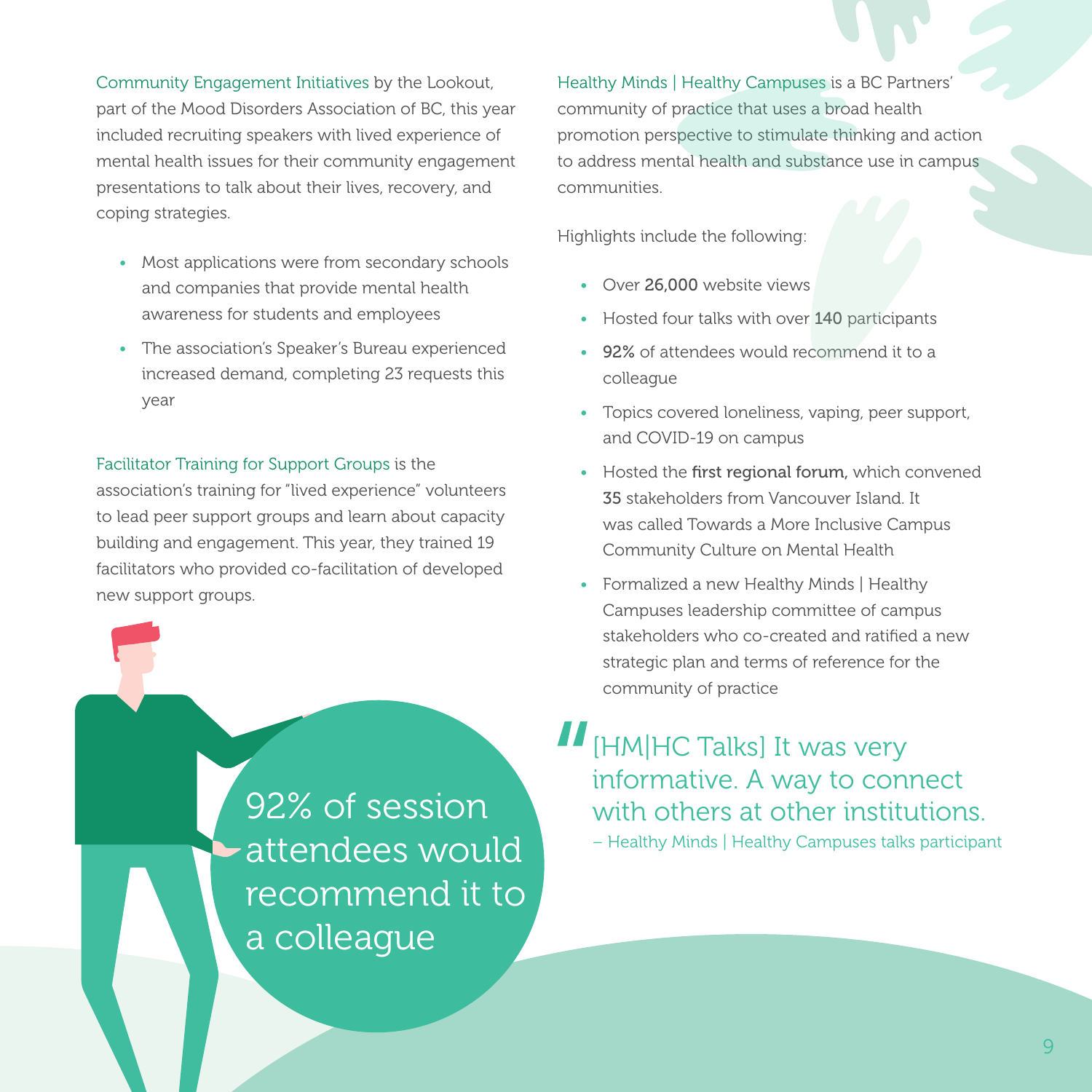Examination of the Intersection Between Anxiety and Eating Disorders: Anxiety Canada and Jessie's Legacy collaborated to critically examine the intersection of anxiety and eating disorders and identify gaps in mental health literacy approaches. The report provides recommendations for more effective mental health literacy and promotion approaches that will guide BC Partners in existing and new resources and programs.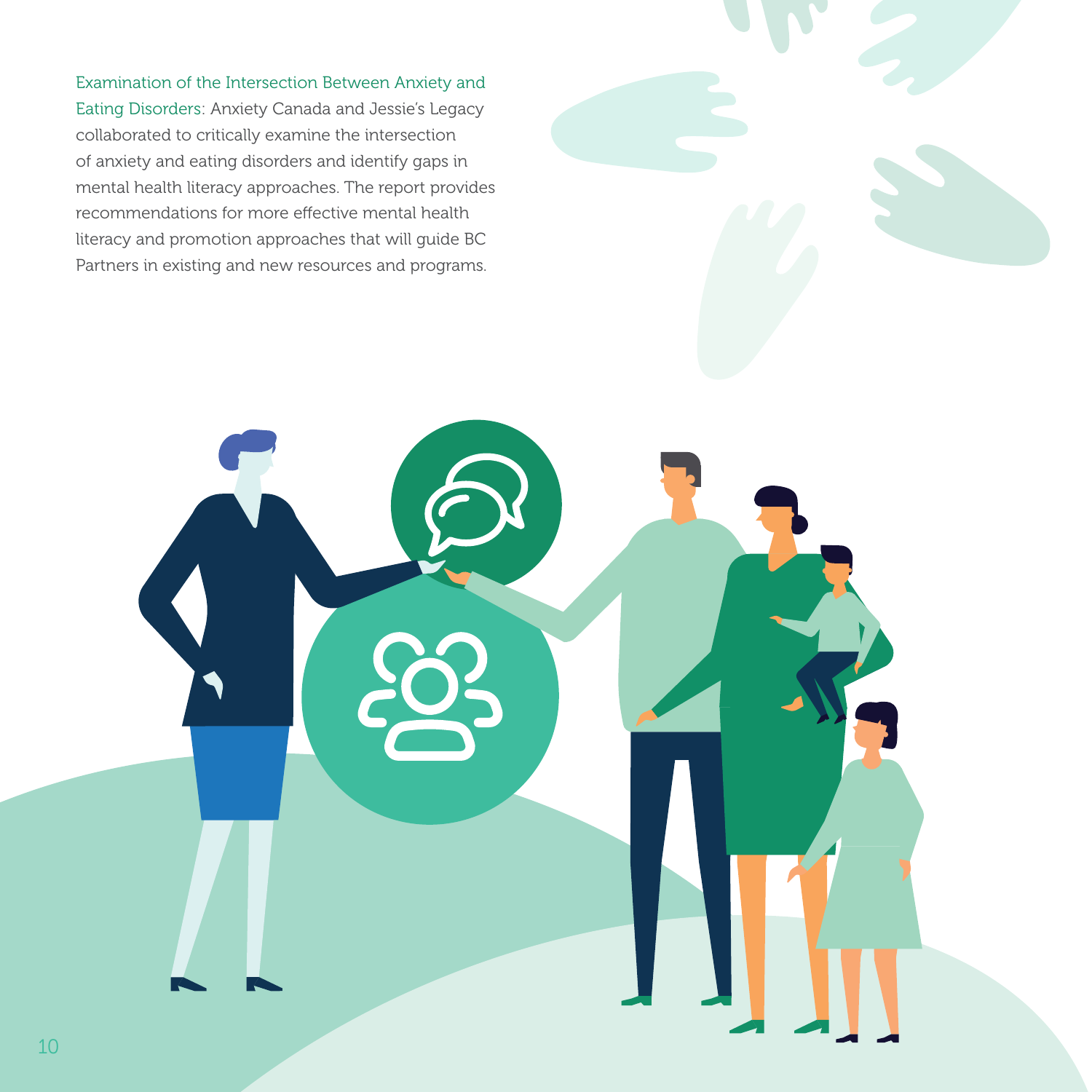### The BC Partners include:



Funding and stewardship is provided by the Ministry of Health and stewarded by BC Mental Health and Substance Use Services, part of the Provincial Health Services Authority.



Visit bcmhsus.ca for more information.